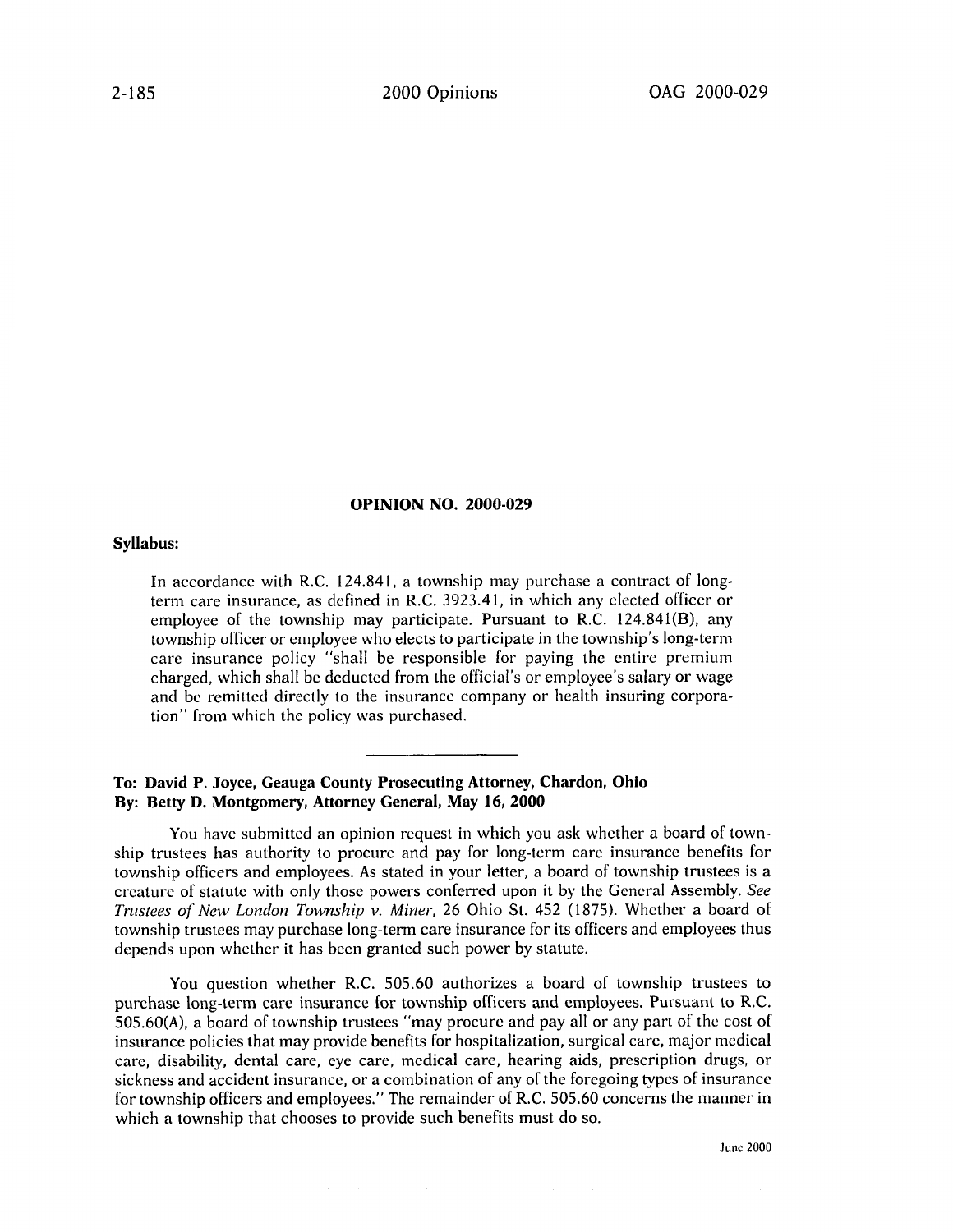The purchase of long-term care insurance **by** political subdivisions, however, is governed **by** R.C. 124.841, which states in pertinent part:

(B) Any political subdivision may negotiate with and may contract with one or more insurance companies or health insuring corporations authorized to operate or do business in this state for the purchase of a policy of long-term care insurancel covering all elected officials and employees of the political subdivision. The contract may be entered into without competitive bidding. Any elected official or employee of a political subdivision may elect to participate in any long-term care insurance policy that the political subdivision purchases under this division and any official or employee who does so shall **be** responsible for paying the entire premium charged, which shall **be** deducted from the official's or employee's salary or wage and **be**  remitted directly to the insurance company or health insuring corporation.

**(C)** Any long-term care insurance policy entered into under this section is subject to  $[R.C. 124.84(C)]$ .<sup>2</sup> (Footnotes added.)

<sup>1</sup>Pursuant to R.C. 124.841(A)(1), the term "[I]ong-term care insurance" has the meaning set forth in R.C. 3923.41, which states in pertinent part:

**(A)** "Long-term care insurance" means any insurance policy or rider advertised, marketed, offered, or designed to provide coverage for not less than one year for each covered person on an expense incurred, indemnity, prepaid, or other basis, for one or more necessary or medically necessary diagnostic, preventive, therapeutic, rehabilitative, maintenance, or personal care services, provided in a setting other than an acute care unit of a hospital. "Long-term care insurance" includes group and individual annuities and life insurance policies or riders that provide directly or supplement longterm care benefits, and policies or riders that provide for payment of benefits based on cognitive impairment or the loss of functional capacity. "Long-term care insurance" includes group and individual policies or riders whether issued **by** insurers, fraternal benefit societies, or health insuring corporations. "Long-term care insurance" does not include any insurance policy that is offered primarily to provide basic medicare supplement coverage, basic hospital expense coverage, basic medical-surgical expense coverage, hospital confinement indemnity coverage, major medical expense coverage, disability income protection coverage, accident only coverage, specified disease or specified accident coverage, or limited benefit health coverage.

With regard to life insurance, "long-term care insurance" does not include life insurance policies that accelerate the death benefits specifically for one or more of the qualifying events of terminal illness, medical conditions requiring extraordinary medical intervention, or permanent institutional confinement; that provide the option of a lump sum payment for those benefits; and in which neither the benefits nor the eligibility for the benefits is conditioned upon the receipt of long-term care.

Notwithstanding any other provision contained in [R.C. 3923.41-.48], any *product advertised, marketed, or offered as long-tern care insurance shall be subject to [R.C. 3923.41-.48].* (Emphasis added.)  ${}^{2}R.C.$  124.84(C) states: